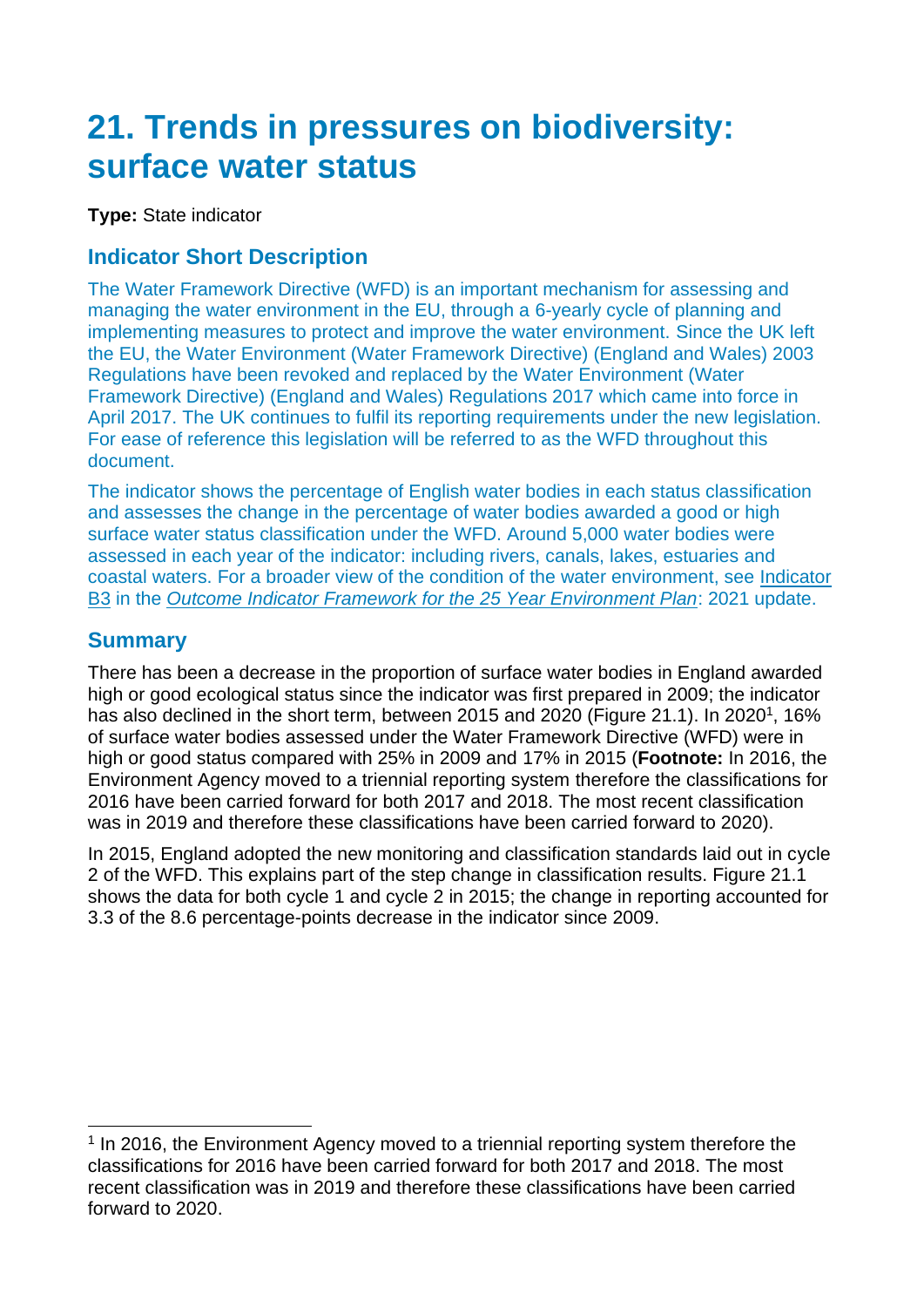



#### **Notes:**

- 1. Based on the numbers of surface water bodies classified under the Water Framework Directive (WFD) in England. These include rivers, canals, lakes, estuaries and coastal water bodies, but exclude sites of special scientific interest (SSSI) ditches and surface water transfers.
- 2. A water body is a management unit, as defined by the relevant authorities.
- 3. Water bodies that are heavily modified or artificial (HMAWBs) are included in this indicator alongside natural water bodies. HMAWBs are classified as good, moderate, poor or bad 'ecological potential'. Results have been combined; for example, the number of water bodies with a good status classification has been added to the number of HMAWBs with good ecological potential.
- 4. The results published each year relate to data reported in that year under the WFD; data reported in a given year relate to data collected over the previous year. In 2016, the Environment Agency moved to a triennial reporting system therefore the classifications for 2016 have been carried forward for both 2017 and 2018. The most recent classification was in 2019 and therefore these classifications have been carried forward to 2020.
- 5. The percentage of water bodies in each status classification has been calculated based on the total number of water bodies assessed in each year.
- 6. The total number of assessments varies slightly from year to year: in 2009, 5,805 water bodies were assessed; in 2010, 5,739 were assessed; in 2011, 5,760; in 2012, 5,692; in 2013, 5,735; in 2014, 5,769; in 2015, 5,738 under cycle 1 and 4,656 under cycle 2. The results from the 4,656 water bodies assessed in 2016 have been carried forward to 2017 and 2018. The current results from the 4,655 water bodies assessed in 2019 have been carried forward to 2020.
- 7. The relatively large reduction in the number of assessments in 2015 was due to England adopting the monitoring and classification standards laid down in cycle 2 of the WFD. This means that data from 2015 onwards are not directly comparable to those in earlier years.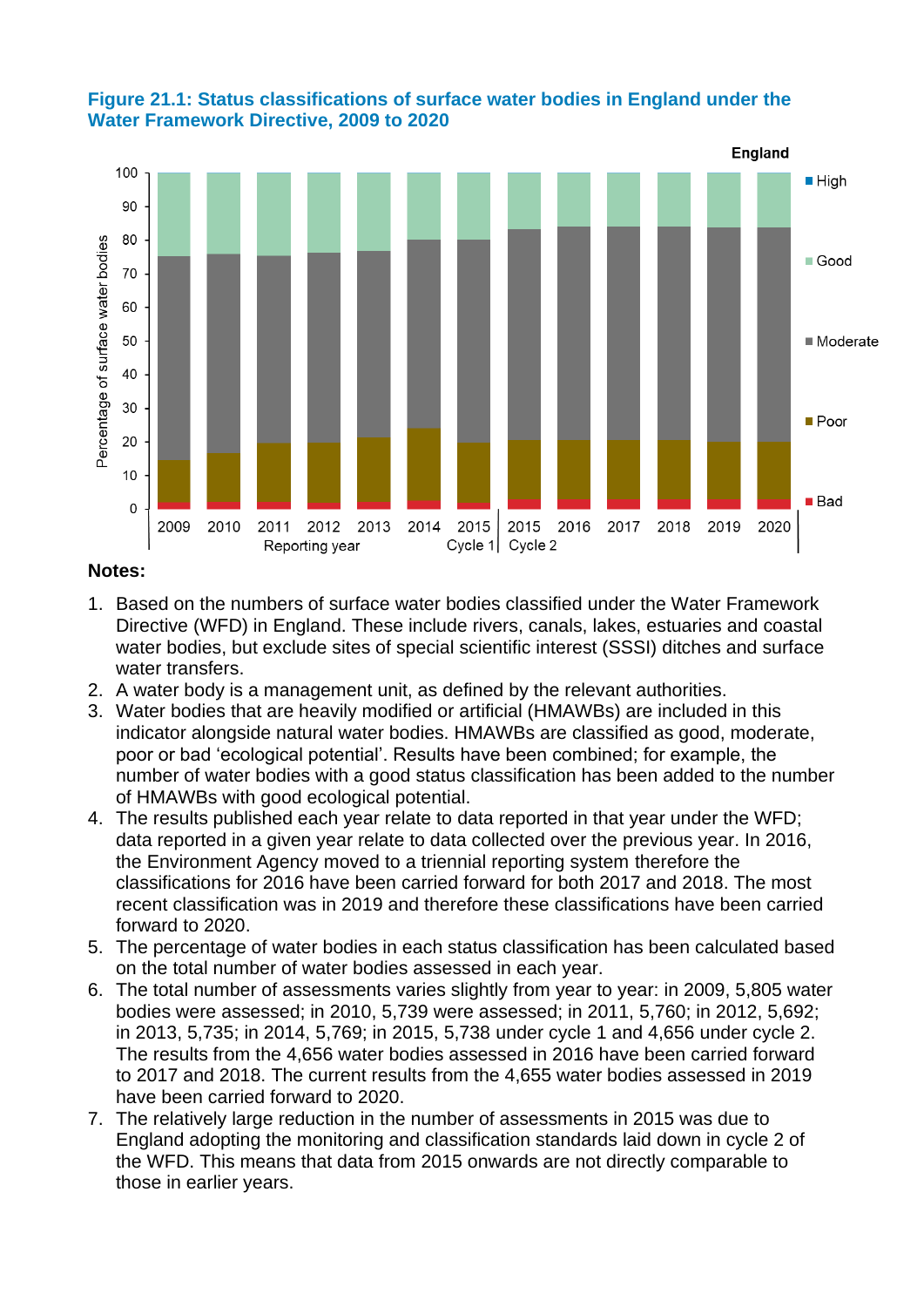**Source:** Environment Agency.

## **Indicator assessment**

#### **Assessment of change in status of surface water bodies in England**

#### **Percentage surface water bodies in 'High' or 'Good' ecological status:**

#### **Long term (2009 to 2020): Deteriorating; Short term (2015 to 2020): Deteriorating; Latest year (2020): No change**

**Note:** The short-term assessment is based on a 3% rule of thumb. The base year for this assessment uses a 3-year average. See [Assessing Indicators.](https://www.gov.uk/government/statistics/england-biodiversity-indicators)

## **Indicator description**

The WFD specifies the quality elements that can be used to assess the surface water status of a water body. Quality elements can be biological (for example, fish, invertebrates and plants), chemical (for example, heavy metals, pesticides and nutrients) or indicators of the condition of the habitats and water flows and levels (for example, presence of barriers to fish migration and modelled lake level data). Classifications indicate where the quality of the environment is good, where it may need improvement and what may need to be improved. They can also be used, over the years, to plan improvements, show trends and monitor progress.

Surface water status is a composite measure that looks at both the chemical status and the ecological (including biological and habitat condition) status of a water body.

## **Relevance**

Surface waters with good status support a diverse assemblage of aquatic invertebrates, fish, mammals and birds. The Water Environment (Water Framework Directive) (England and Wales) 2017 regulations aim to improve and integrate the way water bodies are managed throughout England and Wales. England aims to reach good chemical and ecological status in inland and coastal waters by 2027 at the latest. England is striving to improve and protect the condition of the water environment: objectives to improve and protect each water body have been set; and measures defined to ensure meeting the objectives.

The indicator shows progress towards commitments to reduce environmental pressures and protect freshwater ecosystems. It is relevant to outcomes 1, 2 and 3 of *[Biodiversity](https://www.gov.uk/government/publications/biodiversity-2020-a-strategy-for-england-s-wildlife-and-ecosystem-services)  [2020: A strategy for England's wildlife and ecosystem services](https://www.gov.uk/government/publications/biodiversity-2020-a-strategy-for-england-s-wildlife-and-ecosystem-services)* (see Annex A). The indicator is also relevant to international goals and targets (see Annex B of the aforementioned publication for further details).

## **Background**

The WFD came into force in December 2000 and became part of English, Welsh, Scottish and Northern Irish law in December 2003. Since leaving the EU, the Water Environment (Water Framework Directive) (England and Wales) 2003 has been revoked and replaced by the Water Environment (Water Framework Directive) (England and Wales) Regulations 2017 which came into force in April 2017. It requires England and Wales to plan and deliver a better water environment. There are a number of water quality objectives in the Water Environment (Water Framework Directive) (England and Wales) Regulations 2017, and key aspects are: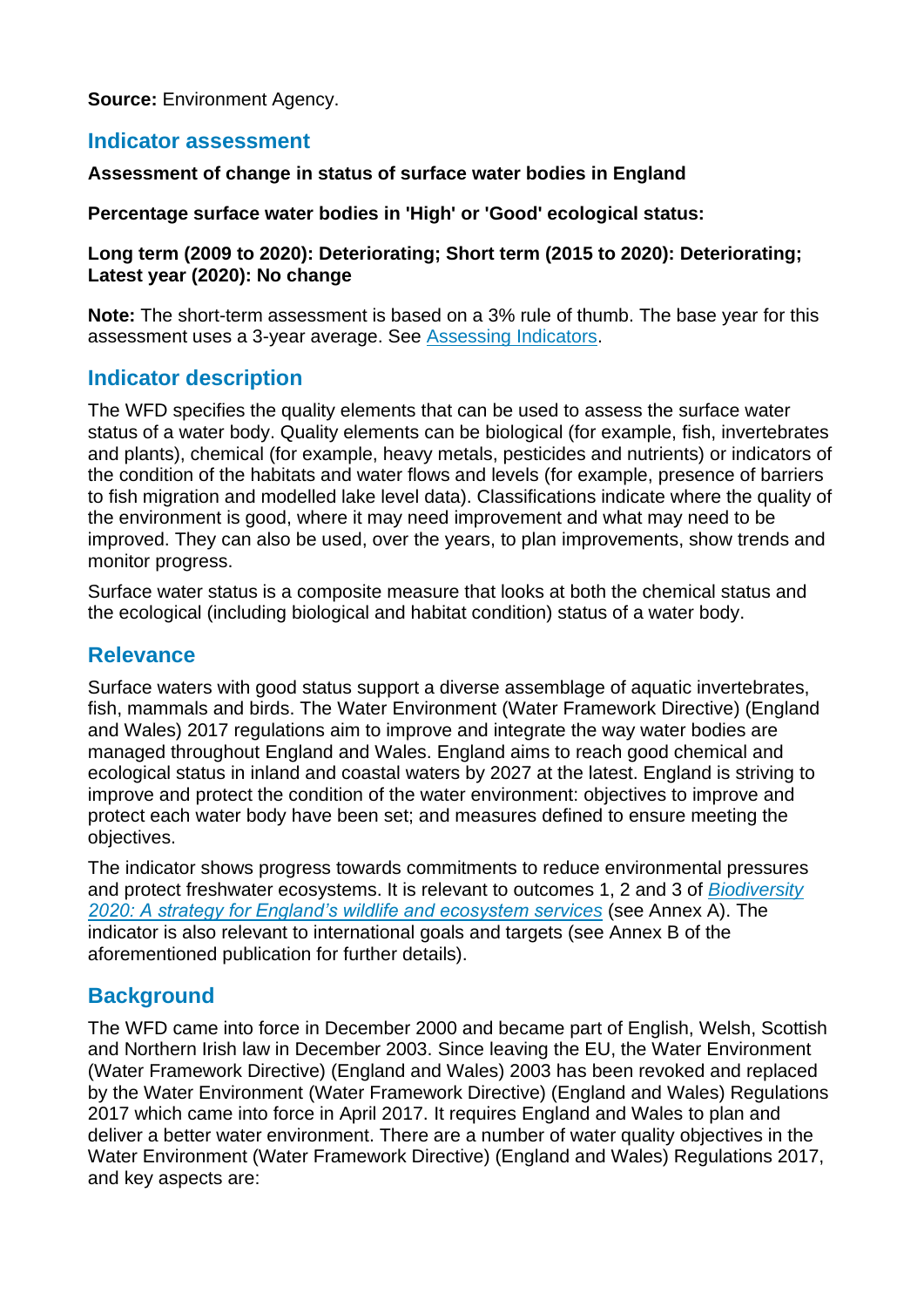- aquatic ecology;
- specific unique and valuable habitats;
- drinking water resources; and
- bathing water.

In 2020, 751 surface water bodies (16%) in England were in high or good status (Figure 21.1). A breakdown of the headline measure by water body type is presented in Figure 21.2 and in the text below. In 2020, 16% of rivers and canals, 14% of lakes and 29% of estuaries and coastal water bodies in England were in high or good status.

**Figure 21.2: Status classifications of surface water bodies in England, by water body type, under the water framework directive, 2009 to 2020**



#### **Notes:**

- 1. Based on numbers of surface water bodies classified under the Water Framework Directive (WFD) in England. Includes rivers, canals, lakes, estuaries and coastal water bodies, but excludes SSSI ditches and surface water transfers.
- 2. A water body is a management unit, as defined by the relevant authorities.
- 3. Water bodies that are heavily modified or artificial (HMAWBs) are included in this indicator alongside natural water bodies. HMAWBs are classified as high, good, moderate, poor or bad 'ecological potential'. Results have been combined; for example, the number of water bodies with a high status classification has been added to the number of HMAWBs with high ecological potential.
- 4. The results published each year relate to data reported in that year under the WFD; data reported in a given year relate to data collected over the previous year. In 2016, the Environment Agency moved to a triennial reporting system therefore the classifications for 2016 have been carried forward for both 2017 and 2018. The most recent classification was in 2019 and therefore these classifications have been carried forward to 2020.
- 5. The percentage of water bodies in each status classification has been calculated based on the total number of that type of water body assessed in each year.
- 6. The total number of water bodies assessed varies slightly from year to year.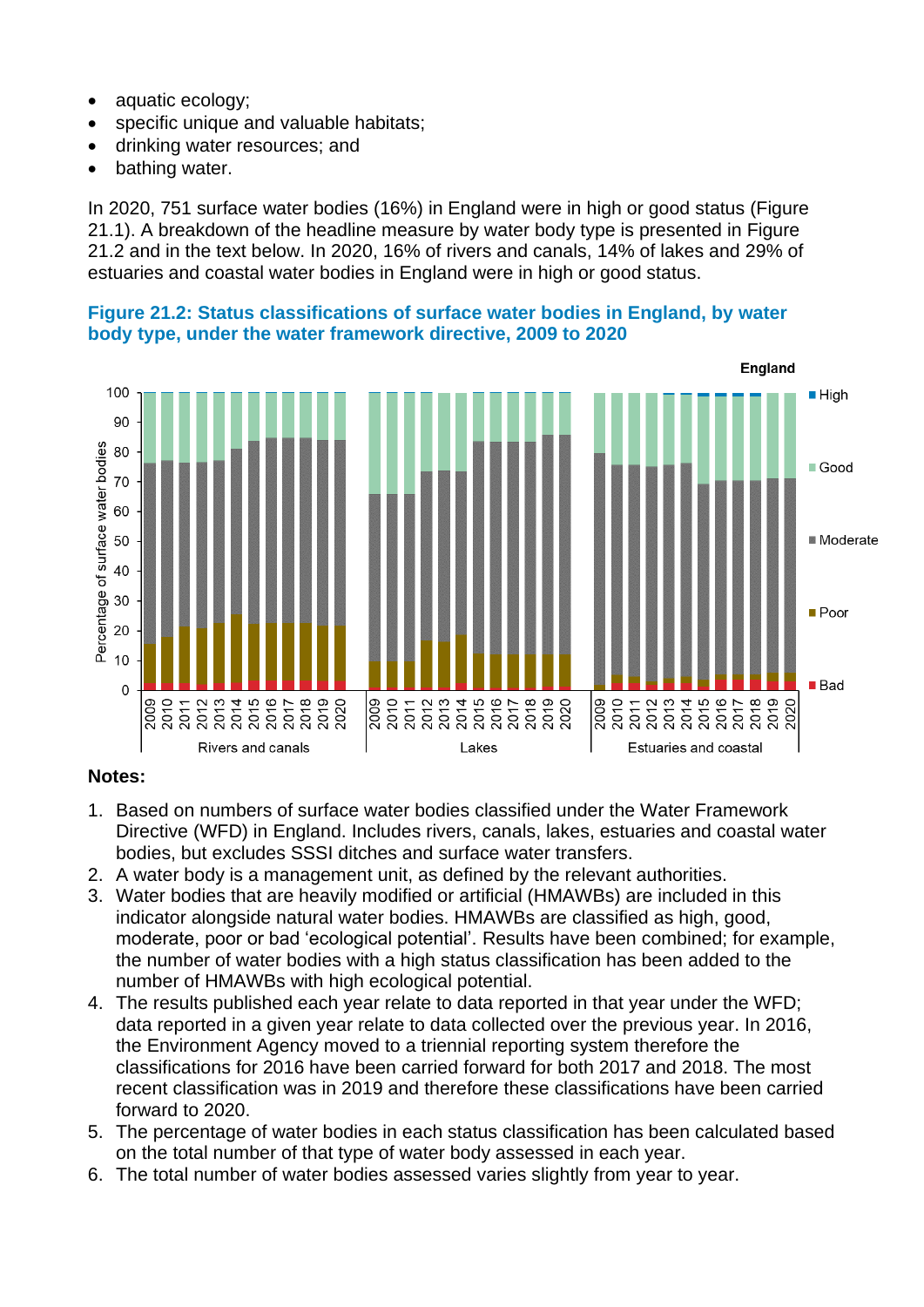7. Data from 2015 onwards are not directly comparable to those in earlier years because of the move to reporting under cycle 2 of the WFD.

**Source:** Environment Agency.

**Percentage of surface water bodies in England awarded each status classification in 2020; by water body type**

**Rivers and canals (Total number of water bodies = 3,900):** High 0.1%; Good 15.8%; Moderate 62.3%; Poor 18.6%; Bad 3.2%.

**Estuaries and coastal (Total number of water bodies = 166):** High 0.0%; Good 28.9%; Moderate 65.1%; Poor 3.0%; Bad 3.0%.

**Lakes (Total number of water bodies = 589):** High 0.2%; Good 13.9%; Moderate 73.9%; Poor 10.9%; Bad 1.2%.

#### **Total Figures.**

**Number of water bodies = 4,655;** High: 0.1%; Good: 16.0%; Moderate: 63.9%; Poor: 17.0%; Bad: 2.9%

**Source**: Environment Agency.

In England, WFD status classification is based on information obtained from monitoring of water quality and biological elements in both long-term surveillance networks and more risk-based operational networks.

The programme of monitoring that takes place in a given period is informed by the results of the previous cycle of monitoring and risk assessments. Where it is known with high certainty that a water body is in good status or in less-than-good status, monitoring effort can be refocused to areas at higher risk. This helps to target resources where they are needed most in the environment.

Surveillance water bodies are monitored more intensively. One objective of surveillance monitoring is to look for signs of impact from pressures in order to validate risk assessments and provide a consistent, long-term monitoring network of sites. At water bodies chosen for the surveillance network, data collectors aim to monitor all quality elements over a river basin management plan cycle.

If there are no sampling data for a particular classification period, results from previous classifications may be rolled-over into the classification assessment. For example, river phosphorus results are calculated from data from the previous 3 years. If there are no data in that sampling period, the last classification assessment is rolled forward.

During 2013 and 2014, England introduced the Ecological Status Indicator (ESI) monitoring program in order to establish a new fixed network of sampling points and provide a complete baseline of ecological status, covering every river water body in England. This new monitoring program significantly increased the number of samples that would normally be collected in any single year. This improved confidence in the classification of ecological status and reported statistics of environmental change in river water bodies from 2014. It also resulted in the step changes to the number of rivers assessed in 2013 and 2014 as being in each of the status classifications (see Figures 21.1 and 21.2).

The introduction of new WFD monitoring data and classification standards (including a new baseline adopting all of the new standards, tools, designations and water body boundaries) in 2014 led to a step change in the number of water bodies assessed as being in each status classification in following years. It also led to a reduction in the total